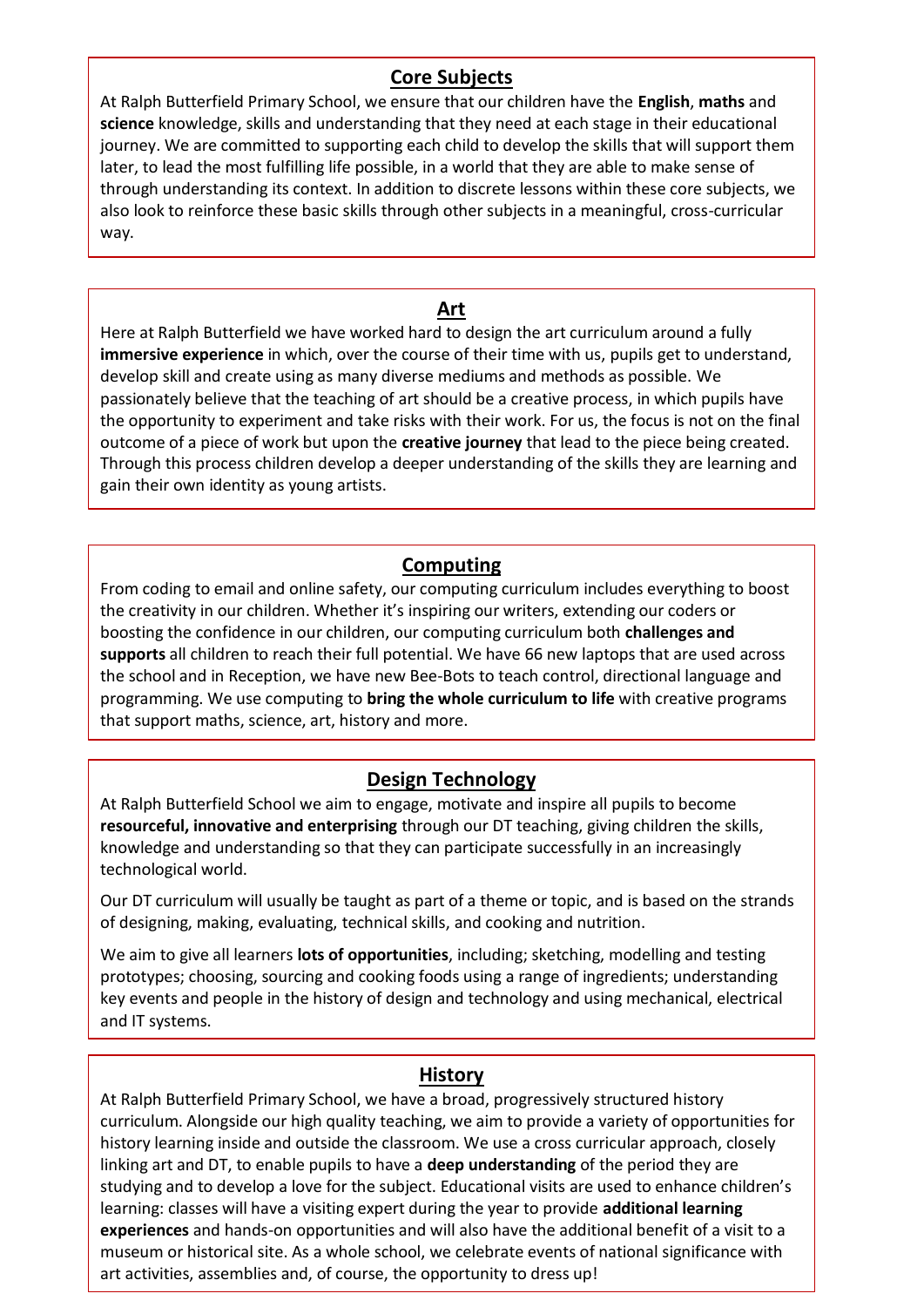### **Geography**

Our Geography teaching aims to inspire pupils to know about their own location, their country and the world through using and interpreting a range of sources of geographical information. We aim to deliver lessons that are **investigative** and as **practical, and activity based** as possible; all year groups have the opportunity to carry out field work and mapping skills. Where relevant, the teaching and learning is related to the local environment and walks around the neighbourhood feature in our teaching.

### **Music**

At Ralph Butterfield Primary School we aim to **engage, motivate and inspire** all pupils to develop a love of music in order to increase their self-confidence and creativity. We recognise that music is a unique way of communicating and that it can play an important part in developing pupils' **personal expression and cognitive skills**.

Our music curriculum is based on the musical strands of singing, rhythm, listening and appraising, composing and improvising, and notation.

We aim to give all learners the opportunity to:

- sing confidently in different sized groups, paying attention to sound quality, intonation (tuning), diction, expression and ensemble skills.
- play, sing and move with a steady pulse and an accurate rhythmic sense.
- listen and comment critically to sounds, songs, and pieces of music across a range of styles and periods, including their own compositions and performances.
- explore, create, improve and evaluate their own compositions and improvisations using sounds, instruments, ensembles and technology.
- use graphic, rhythmic and pitched notation to play and create music.

Alongside these strands, the musical elements of pitch, dynamics, tempo, duration, timbre and texture underpin all teaching of music.

# **Modern Foreign Languages**

At Ralph Butterfield Primary School, MFL is statutory for every Key Stage 2 child. However, as part of the curriculum in EYFS and KS1, different languages are taught as appropriate when contiguous with the other subjects taught. This will also occur as part of discrete **languages days** in school. Our aims are to fulfil the requirements of the National Curriculum for MFL, which should **foster pupils' curiosity and deepen their understanding of the world**. The teaching should enable pupils to express their ideas and thoughts in another language and to understand and respond to its speakers, both in speech and in writing. It should also provide opportunities for them to communicate for practical purposes, be exposed to literature in the language studied and deepen their understanding of a culture other than their own.

The aims of teaching Modern Foreign Languages in our school are to:

- Understand and respond to spoken and written language from a variety of authentic sources
- Speak with increasing confidence, fluency and spontaneity, finding ways of communicating what they want to say, including through discussion and asking questions, and continually improving the accuracy of their pronunciation and intonation
- Be able to write at varying length, for different purposes and audiences, using the variety of grammatical structures that they have learnt
- Discover and develop an appreciation of a range of writing in the language studied